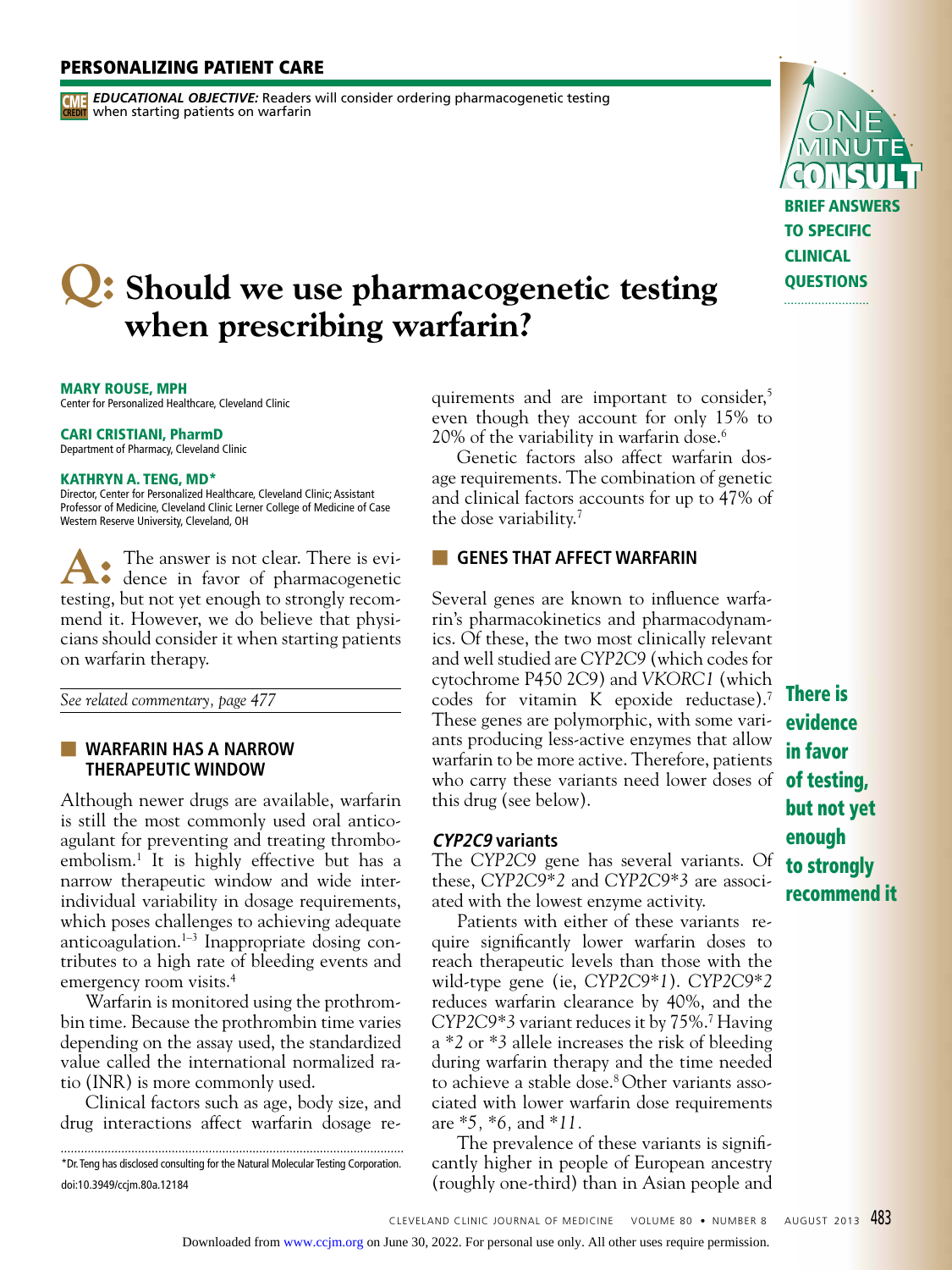African Americans,<sup>7</sup> although no one has recommended *not* testing in these low-prevalence populations. Limdi et al<sup>9</sup> reported that by including the *\*5, \*6,* and *\*11* variants in genetic testing (in addition to *\*2* and *\*3*), they could identify more African Americans (9.7%) who carried at least one of these abnormal variants than reported previously. Differences among ethnic groups need to be taken into account when interpreting pharmacogenetic studies.

#### **VKORC1 variants**

Patients also need lower doses of warfarin if they carry the *VKORC1* –1639G>A variant, and they spend more time with an INR above the therapeutic range and have higher overall INR values. However, having this variant does not appear to increase the risk of bleeding.

The –1639G>A variant is the most common variant of *VKORC1.* Rarer ones have also been described, but most commercially available tests do not detect them.

Racial differences exist in the prevalence rates of the various *VKORC1* polymorphisms, with the most sensitive (low-dose) genotype predominating in Asians and the least sensitive (high-dose) genotype predominating in African Americans. Over 50% of people of European ancestry carry the intermediatesensitivity genotype (typical dose).<sup>7</sup>

# **EXECURRENT RECOMMENDATIONS for or against testing**

#### **FDA labeling**

In 2007, the US Food and Drug Administration (FDA) required that the warfarin package insert carry information about initial dosing based on *CYP2C9* and *VKORC1* testing. This recommendation was revised in 2010 to include a table to help clinicians select an initial warfarin dose if *CYP2C9* and *VKORC1* genotype information is available. However, the FDA does not require pharmacogenetic testing, leaving the decision to the discretion of the clinician.7

#### **American College of Chest Physicians**

The American College of Chest Physicians recommends *against* routine pharmacogenetic testing (grade 1B) because of a lack of evidence that it improves clinical end points or that it is cost-effective.<sup>5</sup>

### ■ **What evidence supportS GENETIC TESTING to guide warfarin therapy?**

To date, no large randomized, controlled trial has been published that looked at clinical outcomes with warfarin dosing based on pharmacogenetic testing. However, several smaller studies have suggested it is beneficial.

One trial found that when dosing was informed by pharmacogenetic testing, patients had significantly more time in the therapeutic range, a lower percentage of INRs greater than 4 or less than 1.5, and fewer serious adverse events (death, myocardial infarction, stroke, thromboembolism, and clinically significant bleeding events).<sup>10</sup> Patients whose dosage was determined using pharmacogenetic algorithms as opposed to traditional clinical algorithms maintained a therapeutic INR more consistently.11

In addition, compared with historical controls, patients whose physician used pharmacogenetic testing to guide warfarin dosing had a rate of hospitalization 31% lower and a rate of hospitalization specifically for bleeding or thromboembolism 28% lower during 6 months of follow-up.12,13

Several studies have attempted to assess the cost-effectiveness and utility of pharmacogenetic testing in warfarin therapy. As yet, the results have been inconclusive.14 Larger prospective trials are under way and are estimated to be completed in late 2013.<sup>15</sup> These include:

- COAG (Clarification of Optimal Anticoagulation Through Genetics)
- GIFT (Genetics Informatics Trial of Warfarin to Prevent Venous Thrombosis)
- EU-PACT (European Pharmacogenetics of Anticoagulant Therapy-Warfarin).

We hope these studies will provide greater clarity on the clinical utility and cost-effectiveness of pharmacogenetic testing to guide warfarin dosing.

## ■ **how should GENETIC INFORMATION be used to guide or alter therapy?**

Algorithms are available for estimating initial and maintenance warfarin doses based on genetic information (*CYP2C9* and *VKORC1*), race or ethnicity, age, sex, body mass index,

Patients with CYP2C9\*2, CYP2C9\*3, or VKORC1 –1639G>A need lower doses of warfarin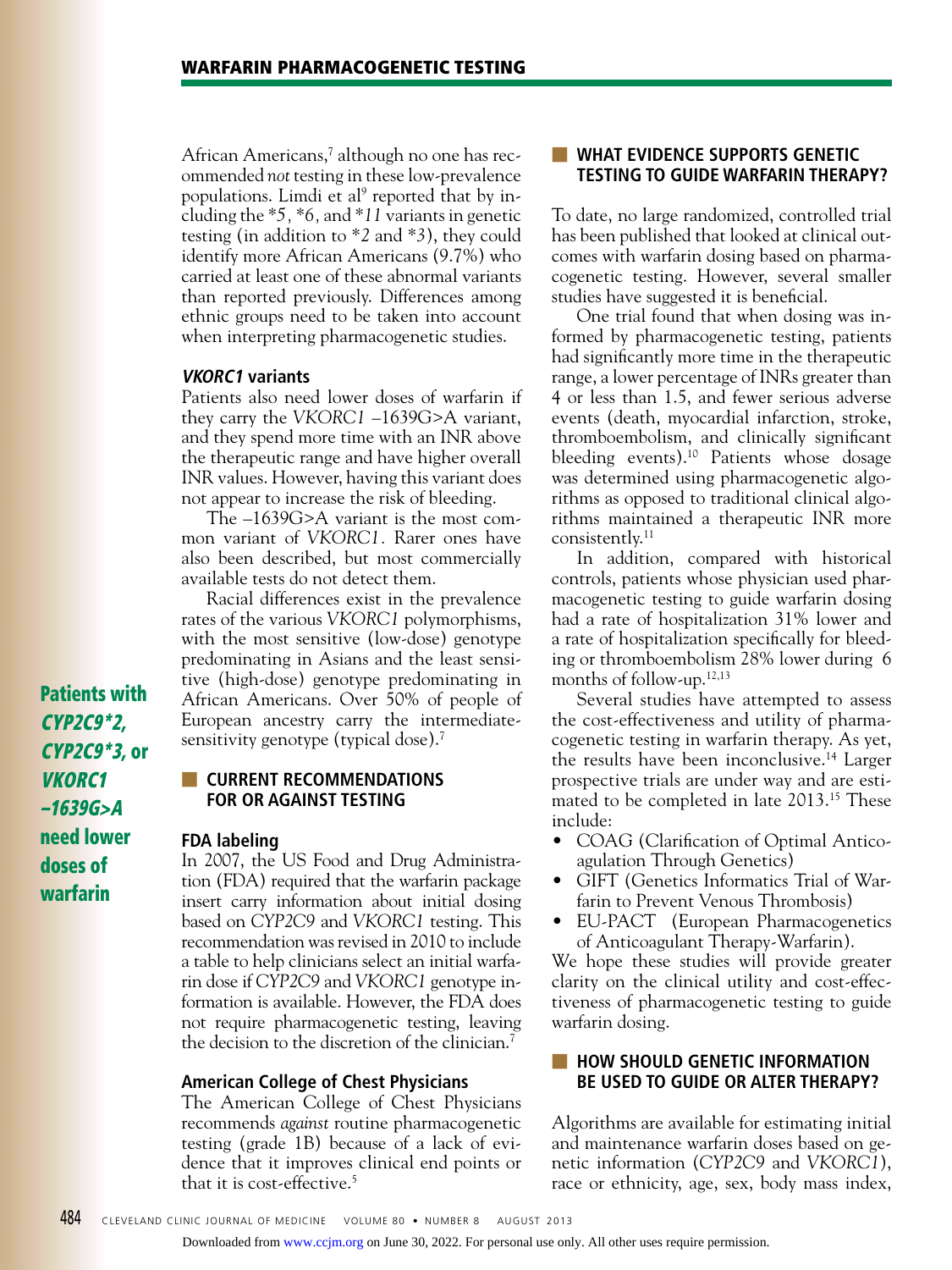smoking status, and other medications taken. In addition, models incorporating the INR on day 4 and days 6 to 11 have been developed for dose refinement.15 The algorithms explain 30% to 60% of the variability of the data, with lower values for African Americans.<sup>7</sup>

A well-developed dosing model that includes traditional clinical factors and patient genetic status is publicly available online at www.warfarindosing.org.4

#### **CPIC: A leader in applied pharmacogenetics**

In late 2009, PharmGKB joined forces with the Pharmacogenomics Research Network of the National Institutes of Health to form the Clinical Pharmacogenetics Implementation Consortium (CPIC). This organization issues guidelines that are written by expert clinicians and scientists and then are peer-reviewed, published in leading journals, and simultaneously posted to the PharmGKB website along with supplemental information and updates.

CPIC's goal is to review the current evidence and to address barriers to the adoption of pharmacogenetic testing into clinical practice. Its guidelines do not advise when or which pharmacogenetic tests should be ordered. Rather, they provide guidance on interpreting and applying such testing, should the test results be available.<sup>7</sup>

CPIC has guidelines on *CYP2C9* and *VKORC1* genotypes and warfarin dosing.8 If a patient's genetic information is available, CPIC strongly recommends the use of pharmacogenetic algorithm-based dosing. If such an algorithm is not accessible, use of a genotype dosing table is recommended.<sup>8</sup>

#### **Monitoring is still needed**

Many factors can affect an individual's response to warfarin above and beyond the above-noted clinical and genetic traits. These include diet, concomitant medications (both prescription and over-the-counter and herbal), and disease state. There may also be additional genetic polymorphisms not yet identified in various racial and ethnic groups that may affect dosing requirements. And as with all medications, patient compliance and dosing errors have a large potential to affect individual response. Therefore, clinicians should still be diligent about clinical monitoring.15

#### **Most useful for initial dose**

As with most pharmacogenetic information, the greatest benefit can be achieved when this information is used to guide the initial dose, although there is also some effect noted when this information is known and acted upon into the 2nd week of treatment.8

Patients on long-term warfarin treatment with stable doses and those unable to achieve stable dosing because of variable adherence or dietary vitamin K intake are less likely to benefit from genetic testing.

There are no published guidelines on the utility of pharmacogenetic testing if a patient is already on a stable dose of warfarin or has a known historical stable dose. There are also no published guidelines on changing the frequency of monitoring based on known genotype.

In children, the data are sparse at this time regarding the utility of pharmacogenetically informed dosing.

# ■ **How does one order testing, and what is the cost?**

The FDA has approved four warfarin pharmacogenetic test kits. To be used in clinical decision-making, these tests must be done in a laboratory certified by the Clinical Laboratory Improvement Amendments (CLIA) program.

Testing typically costs a few hundred dollars and may take days for results to be returned if not available on site.<sup>15</sup> At Cleveland Clinic, *CYP2C9* and *VKORC1* testing can be run in-house at a cost of about \$700. Generally, many third-party payers do not reimburse for testing without a prior-approval process.

# ■ **TO TEST OR NOT TO TEST**

Pharmacogenetic testing is available and may help optimize warfarin dosing early in treatment, as well as help maintain therapeutic INRs more consistently. There is preliminary evidence that using this information to guide dosing improves clinical outcomes. Several large trials are under way to address additional questions of clinical utility, with results expected in the next year. There are also readily available decision-support tools to guide therapeutic dosing, and when pharmacogenetic There is preliminary evidence that using this information to guide dosing improves clinical outcomes